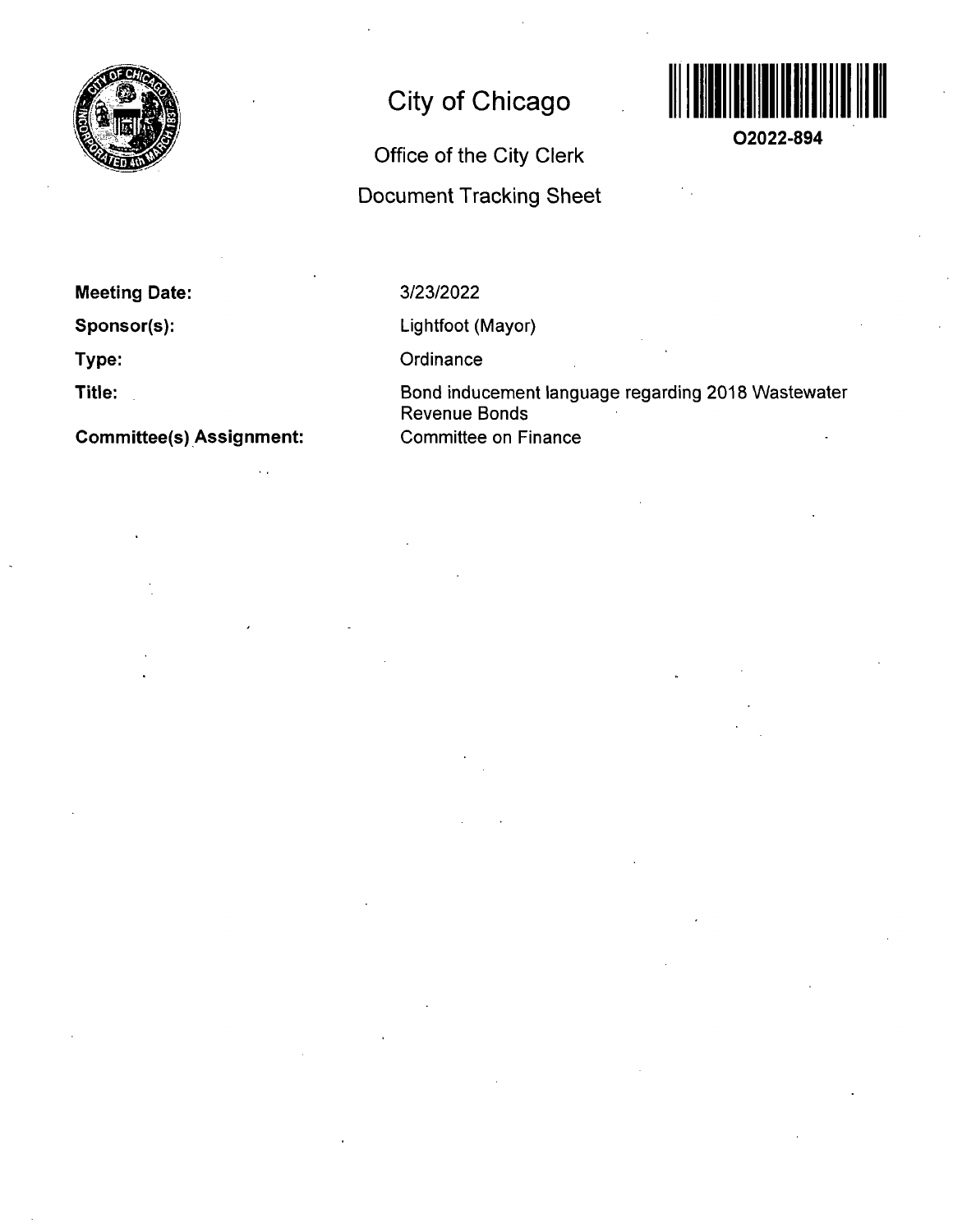

#### **OFFIC E O F TH E MAYO R**

#### CITY OF CHICAGO

LORI E. LIGHTFOOT MAYOR

March 23, 2022

### TO THE HONORABLE, THE CITY COUNCIL OF fHE CITY OF CHICAGO

Ladies and Gentlemen:

At the request of the Chief Financial Officer, 1 transmit herewith ordinances authorizing Water Revenue Bond inducement and Sewer Revenue Bond inducement.

Your favorable consideration of these ordinances will be appreciated.

Very truly your m, layor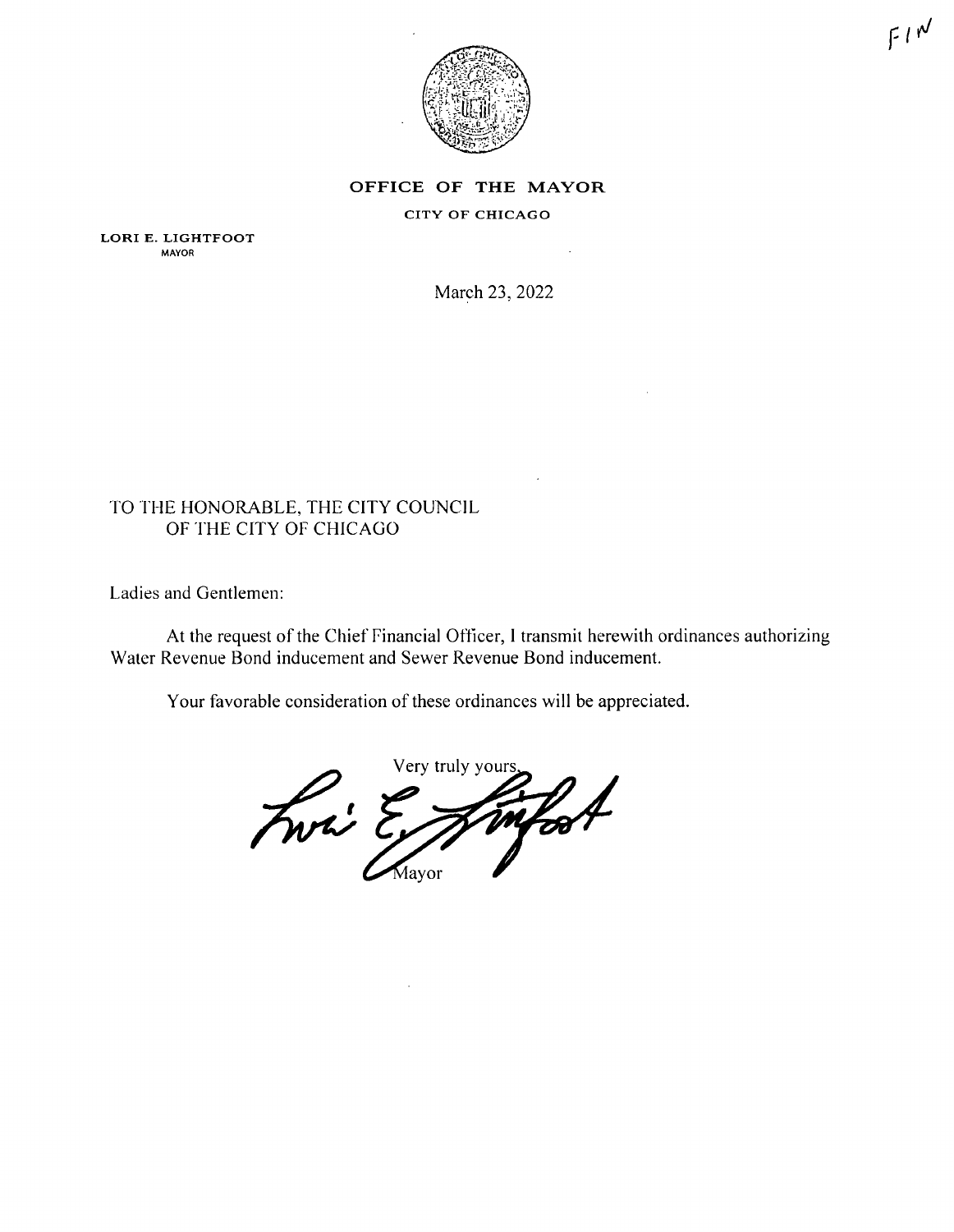

 $\label{eq:2.1} \frac{1}{\sqrt{2}}\int_{0}^{\infty}\frac{1}{\sqrt{2\pi}}\left(\frac{1}{\sqrt{2\pi}}\right)^{2\alpha} \frac{1}{\sqrt{2\pi}}\int_{0}^{\infty}\frac{1}{\sqrt{2\pi}}\left(\frac{1}{\sqrt{2\pi}}\right)^{\alpha} \frac{1}{\sqrt{2\pi}}\frac{1}{\sqrt{2\pi}}\int_{0}^{\infty}\frac{1}{\sqrt{2\pi}}\frac{1}{\sqrt{2\pi}}\frac{1}{\sqrt{2\pi}}\frac{1}{\sqrt{2\pi}}\frac{1}{\sqrt{2\pi}}\frac{1}{\sqrt{2\pi}}$ 

 $\mathcal{L}(\mathcal{L}^{\mathcal{L}})$  and  $\mathcal{L}(\mathcal{L}^{\mathcal{L}})$  and  $\mathcal{L}(\mathcal{L}^{\mathcal{L}})$ 

 $\mathcal{L}^{\text{max}}_{\text{max}}$ 

 $\label{eq:2.1} \frac{1}{\sqrt{2}}\left(\frac{1}{\sqrt{2}}\right)^{2} \left(\frac{1}{\sqrt{2}}\right)^{2} \left(\frac{1}{\sqrt{2}}\right)^{2} \left(\frac{1}{\sqrt{2}}\right)^{2} \left(\frac{1}{\sqrt{2}}\right)^{2} \left(\frac{1}{\sqrt{2}}\right)^{2} \left(\frac{1}{\sqrt{2}}\right)^{2} \left(\frac{1}{\sqrt{2}}\right)^{2} \left(\frac{1}{\sqrt{2}}\right)^{2} \left(\frac{1}{\sqrt{2}}\right)^{2} \left(\frac{1}{\sqrt{2}}\right)^{2} \left(\$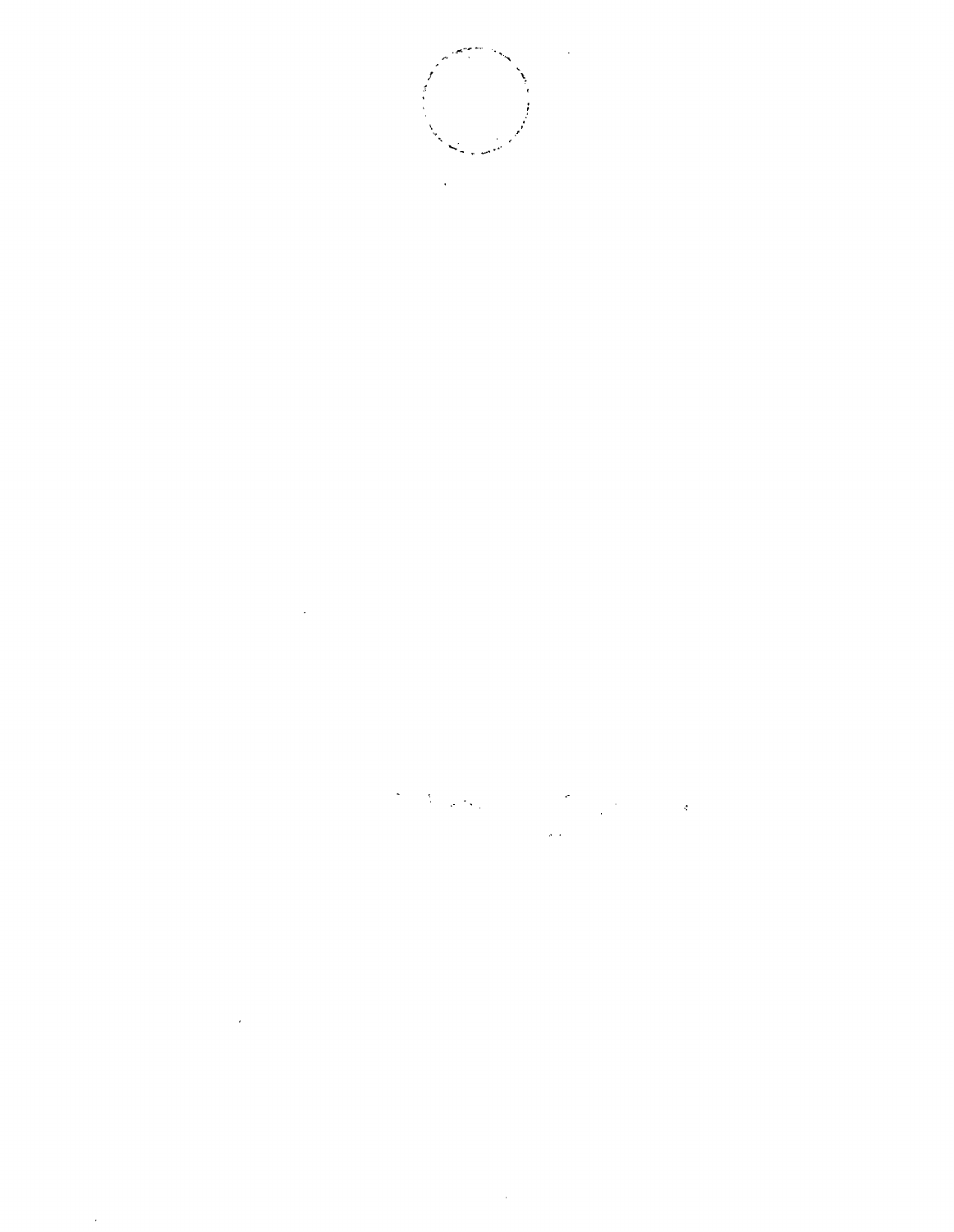#### **ORDINANCE**

WHEREAS, the City of Chicago ( the "City"), is a home rule unit of government under Section 6(a), Article Vll of the 1970 Constitution of the State of Illinois; and

WHEREAS, the City Council of the City (the "City Council"), on June 27, 2018, adopted an ordinance and published in the Journal of the Proceedings of the City Council of the City of Chicago ("Journal") for such date at pages 79205 through 79244, inclusive (the "2018 Wastewater Revenue Bond Ordinance") authorizing the issuance of 2018 Obligations as defined in the 2018 Wastewater Revenue Bond Ordinance; and

WHEREAS, the 2018 Wastewater Revenue Bond Ordinance authorized the issuance of the 2018 Bonds (as defined in the 2018 Wastewater Revenue Bond Ordinance) in the aggregate amount not to exceed \$400,000,000; and

WHEREAS, the City Council, on October 27, 2021, adopted an ordinance (and published in the Journal for such date on pages 40213 through 40503, inclusive) (the "Amendment to 2018 Wastewater Revenue Bond Ordinance") increasing the amount of 2018 Bonds to an aggregate amount not to exceed \$500,000,000; and

WHEREAS, it is intended that the interest on the 2018 Bonds will be excluded from gross income for federal income tax purposes; and

WHEREAS, it is intended that this ordinance shall constitute a declaration of official intent to reimburse certain eligible expenditures for Project Costs (as defined in the 2018 Wastewater Revenue Bond Ordinance) made prior to the issuance of the 2018 Bonds from the proceeds of the 2018 Bonds (if and when issued) within the meaning of Section 1.150-2 of the Treasury Regulations promulgated under the Internal Revenue Code of 1986, as amended (the "Treasury Regulations"); now, therefore,

BE IT ORDAINED BY THE CITY COUNCIL OF THE CITY OF CHICAGO:

SECTION 1. The above recitals and expressly incorporated in and made a part of this ordinance as though fully set forth herein.

SECTION 2. The City intends to issue the 2018 Bonds, for the purpose of financing ail or a portion of the Project Costs, including but not limited to the costs incurred in connection with the issuance of the 2018 Bonds as set forth in the 2018 Wastewater Revenue Bond Ordinance as modified by the Amendment to 2018 Wastewater Revenue Bond Ordinance.

SECTION 3. Certain costs will be incurred by the City in connection with the Project Costs prior to the issuance of the 2018 Bonds. The City reasonably expects to reimburse original expenditures (as that term is defined in the Treasury Regulations) incurred with respect to the Project Costs within 60 days preceding the adoption of this ordinance with proceeds of the 2018 Bonds.